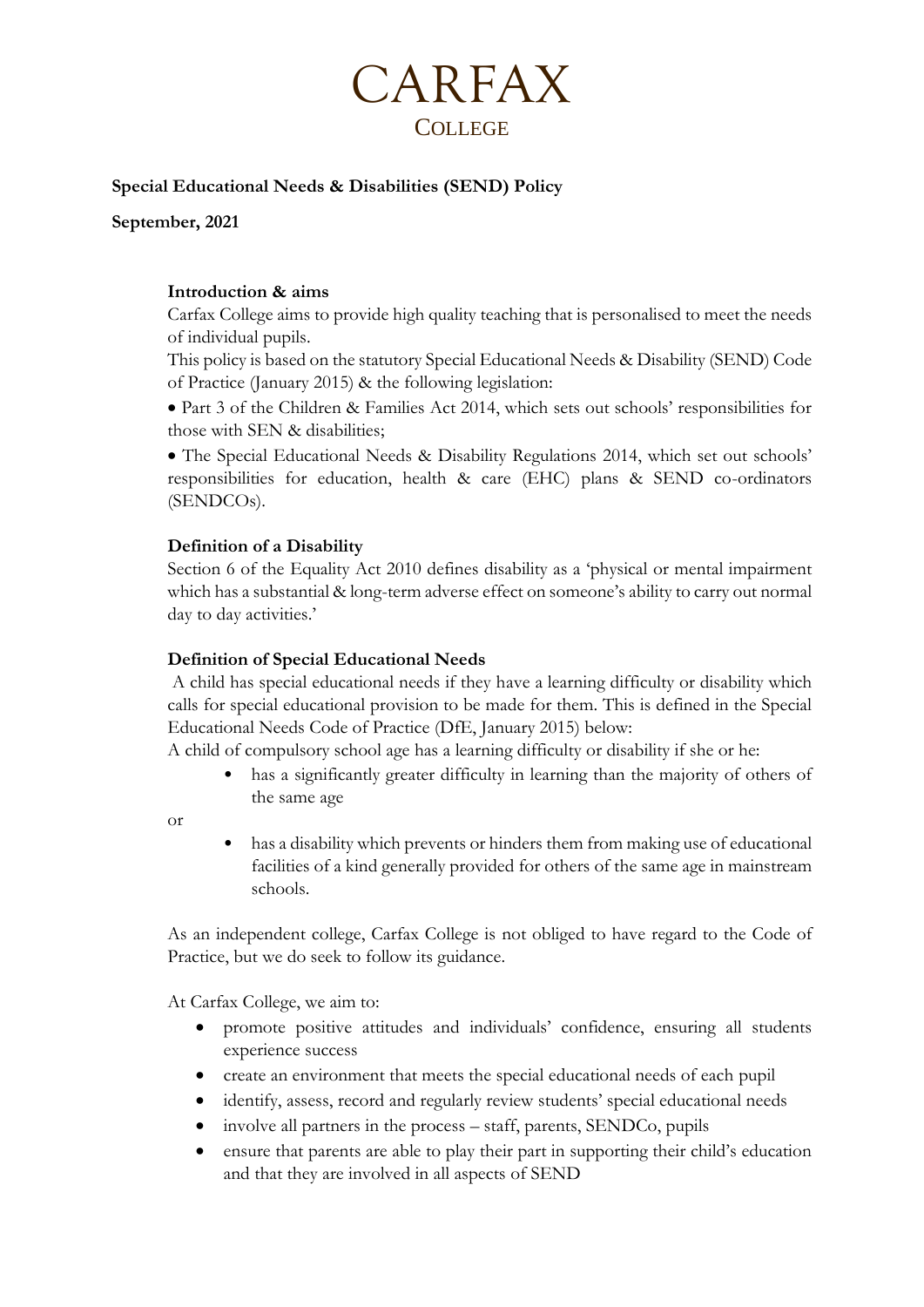

• ensure that the pupils have a voice in this process and are fully involved in the setting of targets and in the review process

# **The role of the SENDCo**

The SENDCo has day-to-day responsibility for the operation of SEND policy and coordination of specific provision made to support individual pupils with SEND, including those who have EHC plans.

The key responsibilities of the SENDCo include:

- overseeing the day-to-day operation of the school's SEN policy
- coordinating provision for pupils with SEND
- liaising with the relevant personal tutor where a looked-after pupil has SEND
- advising on a graduated approach to providing SEND support
- advising on the deployment of the college's resources to meet pupils' needs effectively
- liaising with parents/carers of pupils with SEND
- liaising with other schools, educational psychologists, health and social care professionals, and independent or voluntary bodies
- being a key point of contact with external agencies, liaising with potential next providers of education to ensure a young person and their parents are informed about options and a smooth transition is planned

working with the principal and college governing body to ensure that the college meets its responsibilities under the Equality Act (2010) with regard to reasonable adjustments and access arrangements

• ensuring that the college keeps the records of all pupils with SEND up to date.

# **The four areas of special educational need:**

Pupils' needs and requirements fall into four broad areas, but individual pupils may well have needs which span two or more areas. For example, a pupil with general learning difficulties may also have communication difficulties or a sensory impairment.

- **1. Communication and interaction**: Speech, Language and Communication needs, and Autistic Spectrum Disorder (including Asperger's Syndrome)
- **2. Cognition and learning**: Specific learning difficulties (SpLD) such as dyslexia, dyspraxia, dyscalculia, dysgraphia.
- **3. Social, emotional and mental health**: behaviour reflecting underlying under-lying health difficulties; mental health difficulties (e.g. anxiety, depression); Attention Deficit Disorder, Attention Deficit Hyperactivity Disorder; Attachment Disorder
- **4. Sensory and/or physical needs**: Hearing Impairment; Visual Impairment; Physical Disability; Multi-sensory Impairment.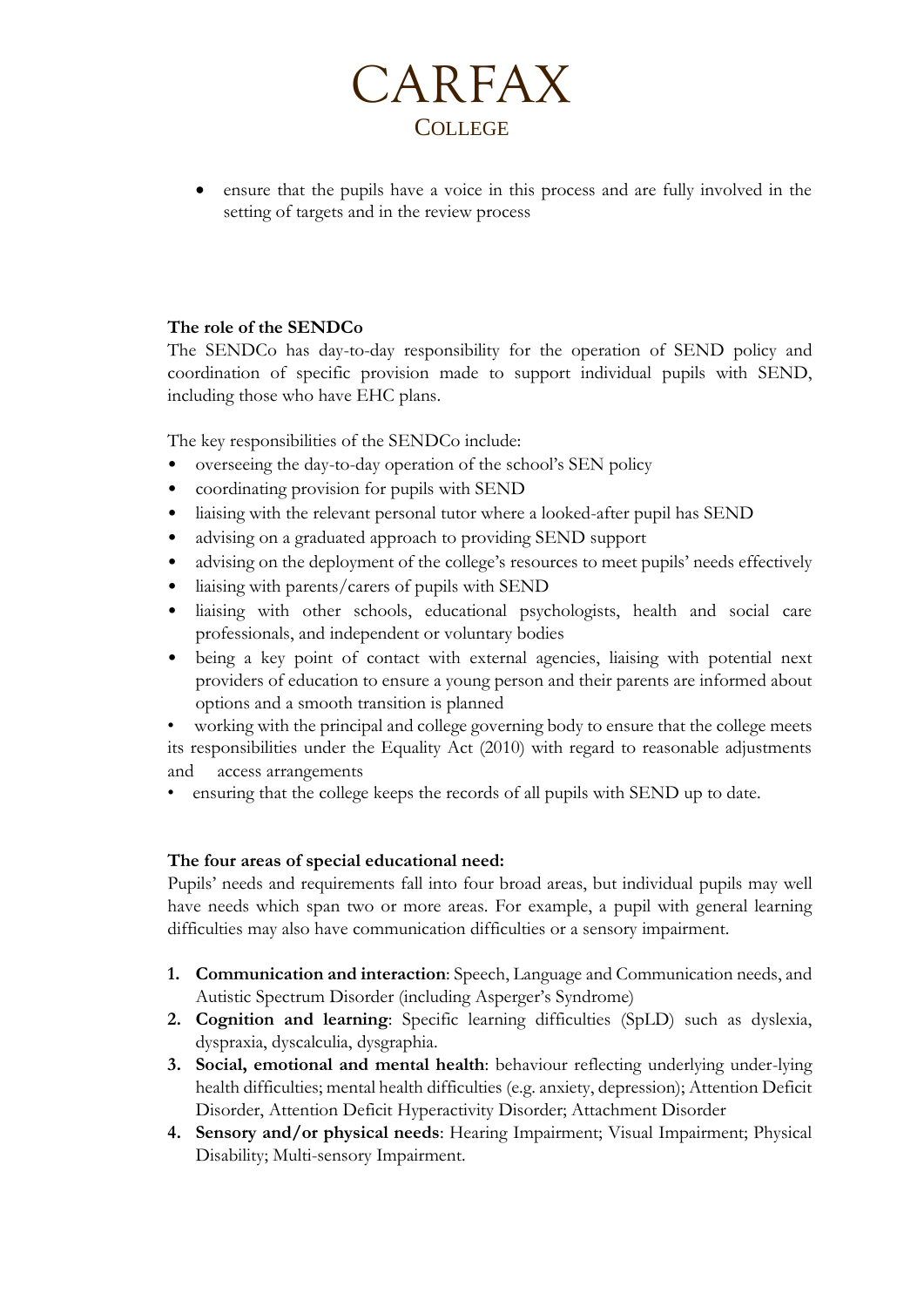# CARFAX COLLEGE

## **Co-ordination and managing provision at Carfax College**

The Deputy Principal acts as SENDCo and meets frequently with tutors and staff to discuss SEND issues and to give support and advice. SEND policy and provision are discussed regularly at both staff and welfare meetings in order to raise the achievement of students with SEND.

The SENDCo oversees interventions via the Individual Provision Trackers. All interventions and updates are recorded to individual Pupil Passports when they are put in place.

There is opportunity for informal daily contact between staff to discuss concerns. Parents/carers are kept informed by the SEN Team and are encouraged to be involved in the support of their child whenever possible**.** The SENDCo also liaises with parents/carers and students with an Education, Health and Care Plan and carries out Annual Reviews as appropriate.

Where there is a concern that parents need extra support, the staff would refer them to the Special Educational Needs and Disabilities Information Support Service (SENDIASS). If the situation becomes more concerning, the 'Early Help'/'Team Around the Child'/'Team Around the Family' process would be used to identify areas for change and engage support from other professionals.

Students' specific needs are discussed with parents/carers when admission to the college is requested. The previous school and support agencies are contacted should this be appropriate. All staff have responsibility for teaching students with learning difficulties/disabilities and should any specialist advice be required this will be arranged and

acted on as appropriate.

Where a child has a disability the SENDCo ensures that all adults are informed about effective management strategies, and that other students are made aware as appropriate. Advice is sought from outside agencies on how best to provide for the child's individual needs and this advice is accessible to the adults working with the child. Arrangements are made to allow as much independence as possible, but with support available as and when necessary.

# **Graduated Approach**

Support takes the form of a four-part cycle 'through which earlier decisions and actions are revisited, refined and revised with a growing understanding of the pupil's needs and of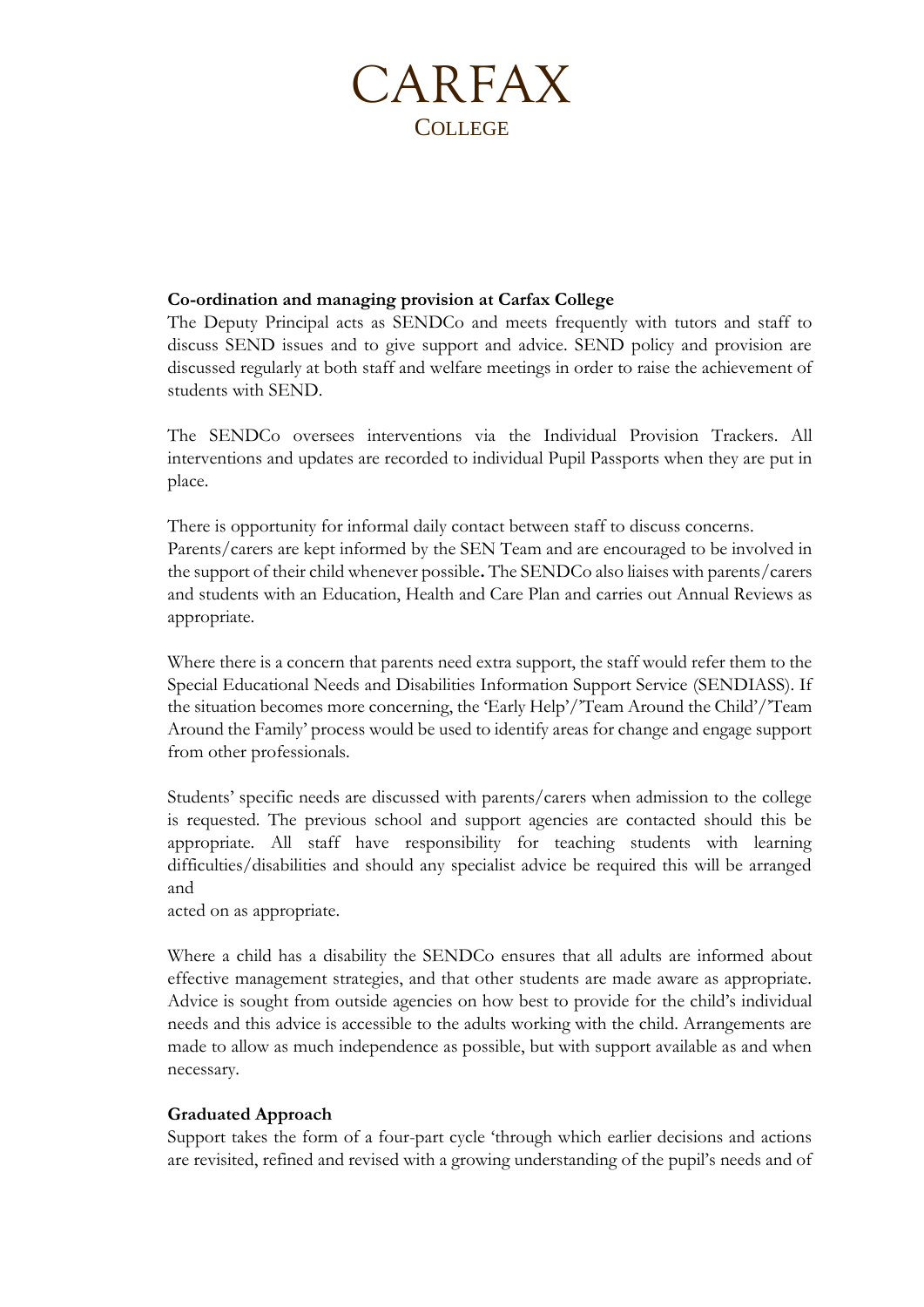# CARFAX **COLLEGE**

what supports the pupil in making good progress and securing good outcomes. This is known as the 'graduated approach.' – Assess, Plan, Do, Review.

All those working with pupils are alert to emerging difficulties and the need to respond early.

Pupils who are thought to have Special Educational Needs may be identified in a number of ways.

- Initial assessment is organised for all new pupils. Any concerns raised are investigated at this point. Where the concern is substantial, parents are contacted immediately and an extended assessment can be made
- a child's early history and/or parental concern
- low entry profile
- a pupil's lack of progress despite receiving a personalised curriculum
- low achievement in the National Curriculum, i.e. significantly below the suggested level for their age
- requiring greater attention in class due to behavioural/learning difficulties
- requiring specialist material/equipment or support for sensory/physical problems
- requiring support for examinations and assessments.

The SENDCo and tutors, together with specialists, and involving pupils and parents, consider a range of teaching approaches, appropriate equipment, strategies and interventions in order to support the child's progress. Outcomes are agreed and progress reviewed two times an academic year.

# **The Graduated Approach 1 Assess**

At the point of identification, all tutors are contacted and asked to give details of how the pupil is performing in their lessons. It may be that no further action is recommended at this stage, or it could be that identification is taken to the next stage. Examples of the pupil's work will be collected, if necessary, showing the exact nature of the cause of concern. If these results indicate that a full assessment would be helpful, the SENDCo will speak with the parents/carers.

Some parents may wish to have an external assessment, but it should be noted that JCQ (the body to whom requests for Access Arrangements for examinations are made) prefers assessments to have been done internally. Should an external assessment be preferred, the parents should have a written agreement from the SENDCo prior to the assessment. Due to the requirements of the JCQ for 'evidence of need' and 'history of provision' we prefer not to undertake Educational Assessments on pupils in the last six months before external examinations.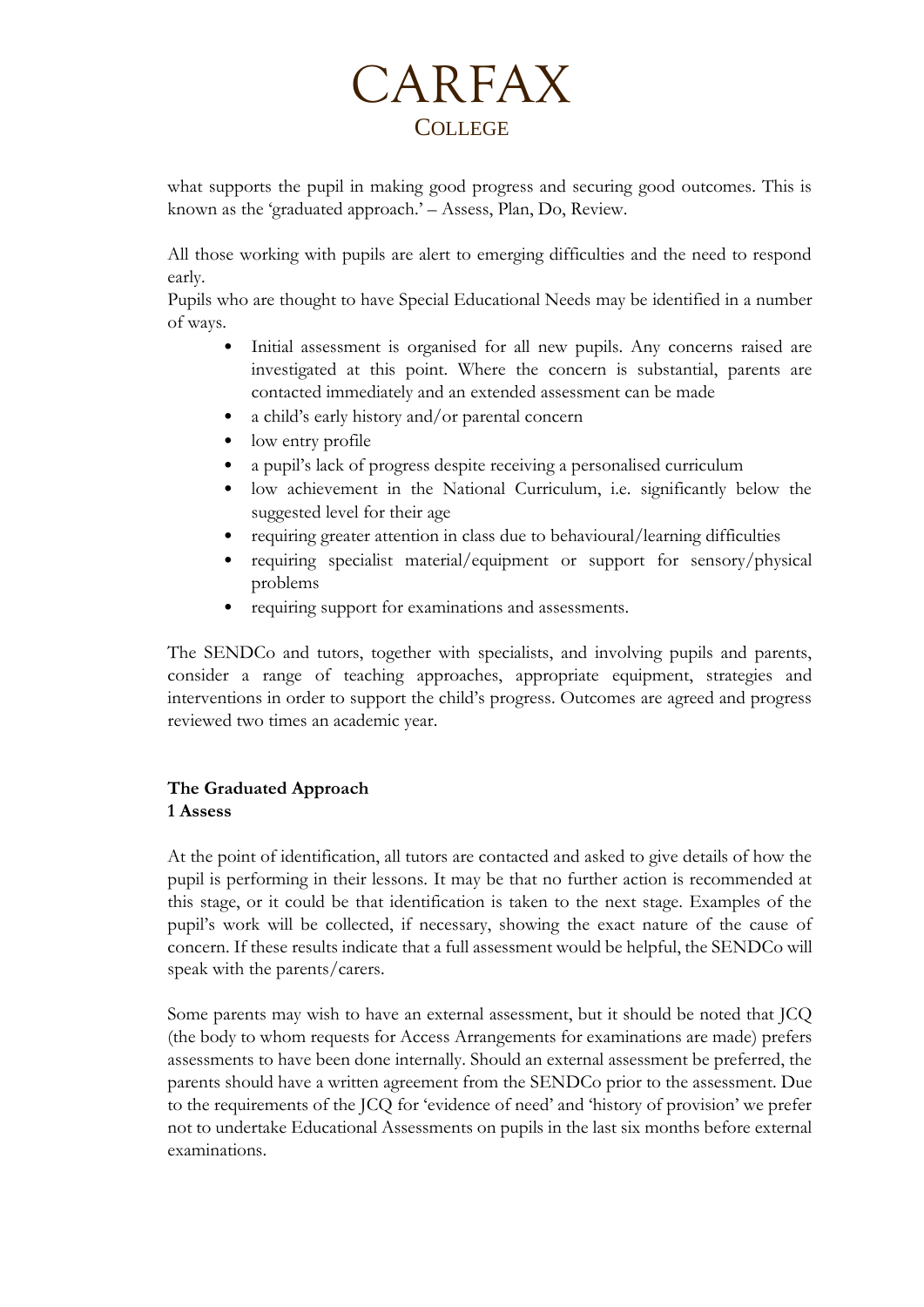

After possible SEND needs have been identified using the information gathered from the abovenamed sources, some pupils will be recommended to have a full educational assessment. The main aim of the assessment process is to facilitate progress in a pupil's learning.

Effective assessment provides:

- a statement of current attainment
- a statement of cognitive ability
- a means by which we can ascertain if the pupil is underperforming, and in which areas
- a profile of strengths and weaknesses from which the most effective teaching strategies for the pupil can be developed

### **2 Plan**

Once an educational assessment has been undertaken and a report written, a plan is made. The SENDCo discusses the findings with the parent/carers and the pupil (either together or separately). A Pupil Profile is devised in consultation with the pupil and sent to all tutors.

## **3 Do**

All who teach the pupil are required to implement recommendations from the Pupil Profile in the classroom. These are reviewed at least twice a year. If the pupil is found to have an SpLD their name is added to the SEND register. A Pupil Passport sheet is also created and sent to tutors. This documents learning strengths/difficulties, recommended teaching strategies, long/short term goals, and internal/external support provision. The Pupil Passport also acts as a working document, as the results from reviews are uploaded twice a year and help the monitoring system of the pupil. Tutors can also make reasonable adjustments based on the difficulties that have been identified.

### **4 Review & monitoring**

Progress is monitored continuously.

The SENDCo and Senior Tutor meet/liaise regularly with subject staff. The provision made for the pupil is continuously monitored by the SENDCo throughout the year via informal tutor feedback, formal grading, lesson observation, monthly reports, and examination results. Such monitoring allows for an constant review of provision, and tutors, can adapt their support to the current need.

The SENDCo also meets with the pupils and updates test results, at each key stage, to ensure that the provision for examinations remains appropriate. Continual monitoring enables an ongoing review of provision for SEND needs. All data from the monitoring is available to all teaching staff so that adjustments can be made to their teaching. The data from the monitoring also enables the Pupil Profiles and Pupil Passports to be updated. Fact sheets, written by the SENDCo and external agencies, are regularly disseminated to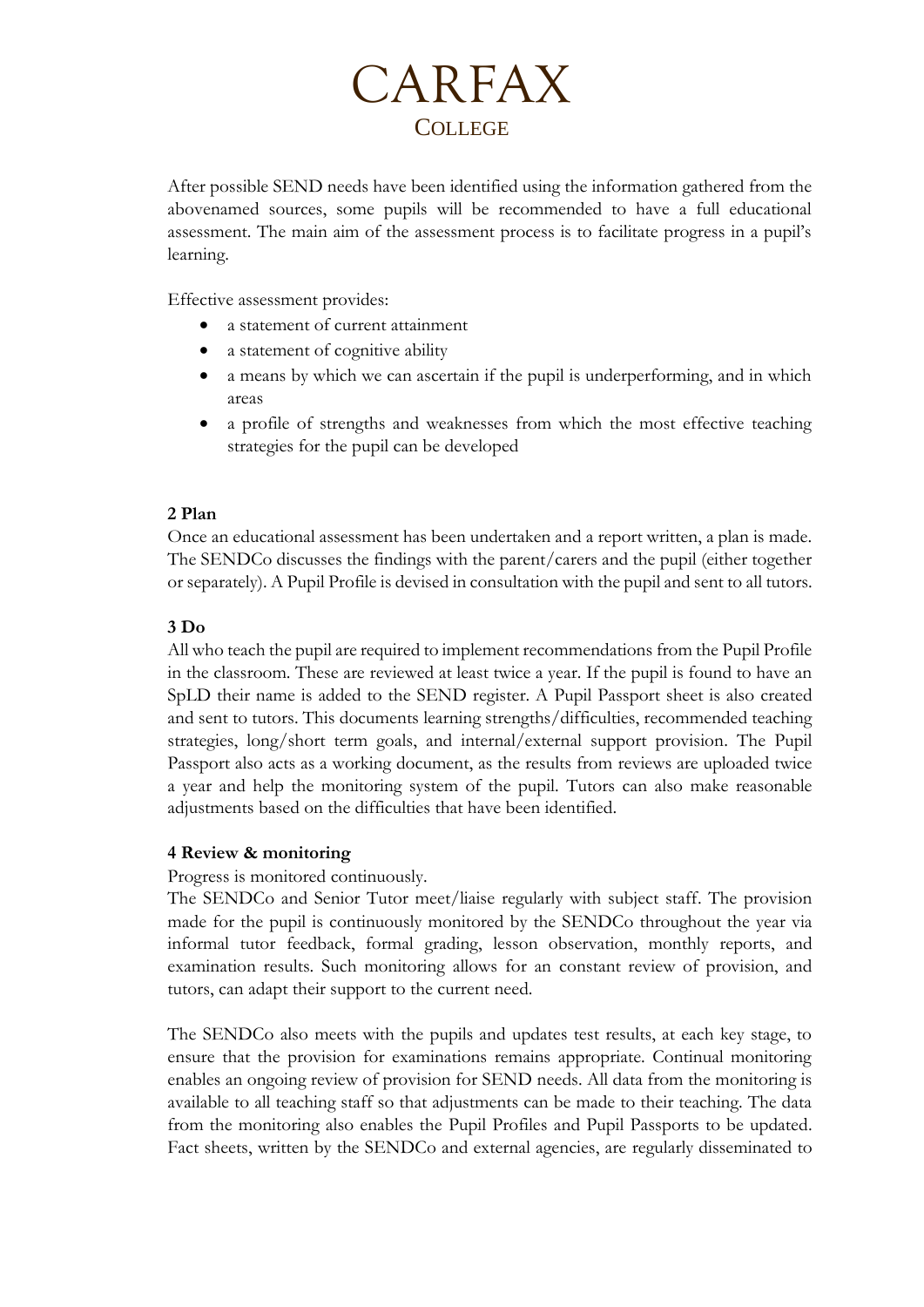

staff. These can be used to help staff make reasonable adjustments in the preparation and delivery of their lessons.

Each year the SENDCo meets with all those with SEND needs in Year 10 and Year 12 to review their Access Arrangements and to discuss whether or not they feel that any changes need to be made to their Pupil Profile.

### **Parent/Carer Liaison and Involvement**

Parents/carers are encouraged to communicate with the SENDCo about any concerns or difficulties, interests or aspirations that are either specific to - or that are seriously affecting - their child's education. Parents are aware that they can make an appointment to see the SENDCo at any time, or communicate via the post, e-mail or the telephone.

Parents/carers are involved in the initial identification of their child's needs as well as the planning of provision. They are also informed as to how their child will be monitored and how their provision is reviewed.

All pupils are encouraged to participate in discussions about their learning and to feel that their views are valued right from the start of their education. We encourage pupils to participate in their learning by being present for at least part of review meetings, depending on the nature of the review, to share their wishes and feelings with families and staff. This is difficult for some pupils, so it is important to recognise success and achievements as part of the review process as well as addressing any difficulties. Pupils are encouraged to take part in the reviews and be part of the evaluation of their successes and needs.

### **Working with outside agencies**

The college supports a multi-disciplinary approach to maximise the educational provision for SEND pupils and so it will refer pupils to, and work with, Educational Psychologists, specialised teachers, health professionals, therapists, advisers, agencies and support services whenever this is deemed necessary. The college seeks to support children and young people in moving between phases of education, such as to higher education. The school ensures that the right documentation is in place and that appropriate advice is given. The SENDCo will make a pupil's Special Educational Needs known to other schools and colleges to which they may transfer. If the pupil is transferring to another school, it may be appropriate to outline the provision that has been made and the targets that have been met. Information is only passed on with the consent of the parents/carers.

### **Staff development**

The school is committed to gaining further expertise in the area of special needs education. Current training includes online and in-person school training sessions; SENCo, SEND teachers meetings; attendance at Local Authority meetings and the reading and discussion of documents on SEND.

### **Summary and Conclusion**